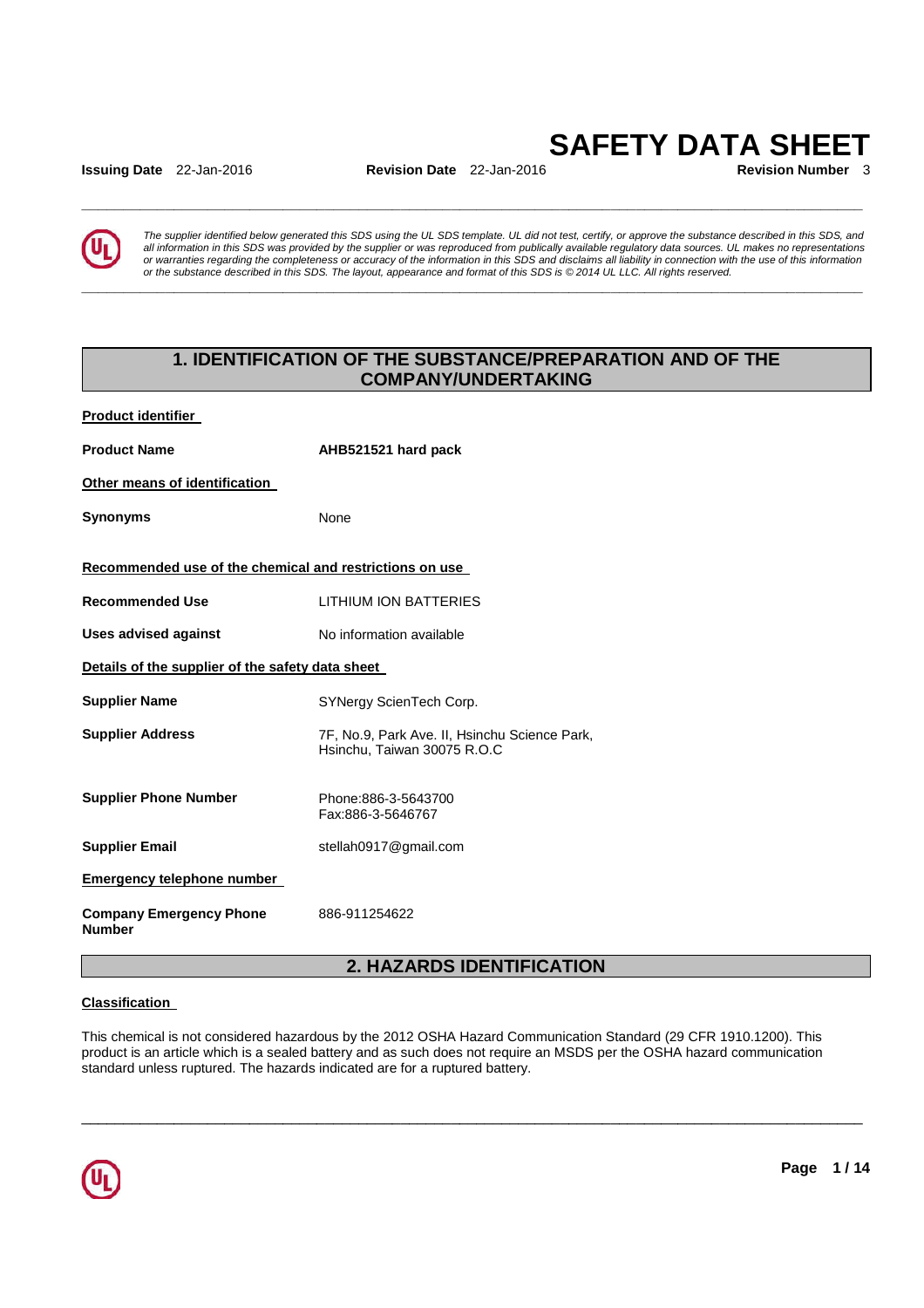| Skin corrosion/irritation                          | Category 2  |
|----------------------------------------------------|-------------|
| Serious eye damage/eye irritation                  | Category 2  |
| Skin sensitization                                 | Category 1  |
| Carcinogenicity                                    | Category 1A |
| Specific target organ toxicity (repeated exposure) | Category 1  |

\_\_\_\_\_\_\_\_\_\_\_\_\_\_\_\_\_\_\_\_\_\_\_\_\_\_\_\_\_\_\_\_\_\_\_\_\_\_\_\_\_\_\_\_\_\_\_\_\_\_\_\_\_\_\_\_\_\_\_\_\_\_\_\_\_\_\_\_\_\_\_\_\_\_\_\_\_\_\_\_\_\_\_\_\_\_\_\_\_\_\_\_\_

#### **GHS Label elements, including precautionary statements**

**Signal word Danger Construction** 

# **Emergency Overview**

**Hazard Statements** Causes skin irritation

Causes serious eye irritation May cause an allergic skin reaction May cause cancer

Causes damage to organs through prolonged or repeated exposure



This product is an article which contains a chemical substance. Safety information is given for exposure to the article as sold. Intended use of the product should not result in exposure to the chemical substance. This is a battery. In case of rupture: the above hazards exist.

**Appearance** Solid **Physical state** Solid **Odor** None

#### **Precautionary Statements - Prevention**

Obtain special instructions before use Do not handle until all safety precautions have been read and understood Use personal protective equipment as required Wash face, hands and any exposed skin thoroughly after handling Contaminated work clothing should not be allowed out of the workplace Wear protective gloves Do not breathe dust/fume/gas/mist/vapors/spray Do not eat, drink or smoke when using this product Wear eye/face protection

#### **Precautionary Statements - Response**

IF exposed or concerned: Get medical advice/attention Specific treatment (see supplemental first aid instructions on this label)

#### **Eyes**

IF IN EYES: Rinse cautiously with water for several minutes. Remove contact lenses, if present and easy to do. Continue rinsing If eye irritation persists: Get medical advice/attention

\_\_\_\_\_\_\_\_\_\_\_\_\_\_\_\_\_\_\_\_\_\_\_\_\_\_\_\_\_\_\_\_\_\_\_\_\_\_\_\_\_\_\_\_\_\_\_\_\_\_\_\_\_\_\_\_\_\_\_\_\_\_\_\_\_\_\_\_\_\_\_\_\_\_\_\_\_\_\_\_\_\_\_\_\_\_\_\_\_\_\_\_\_

# **Skin**

IF ON SKIN: Wash with plenty of soap and water Take off contaminated clothing and wash before reuse If skin irritation or rash occurs: Get medical advice/attention

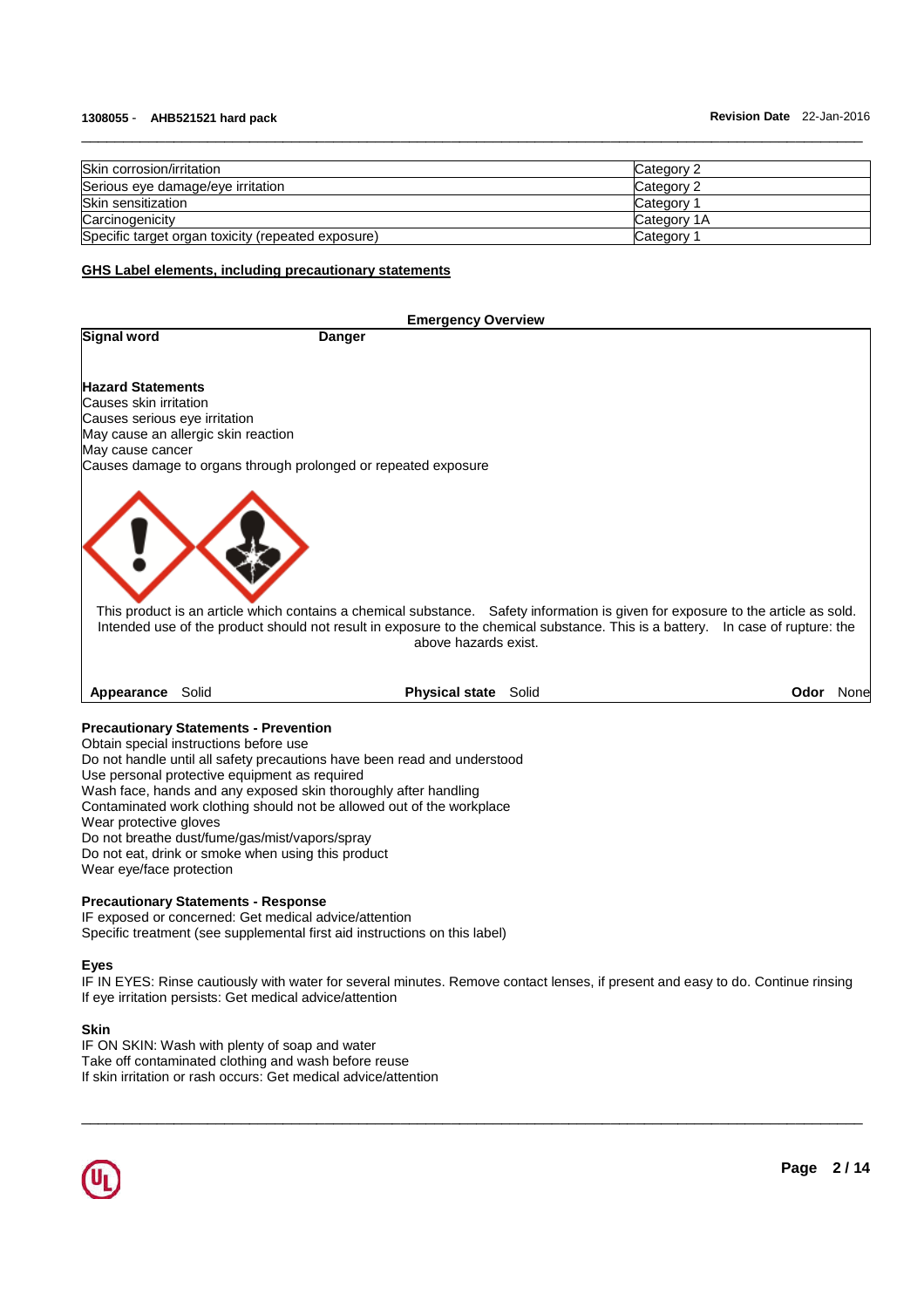# **Precautionary Statements - Storage**

Store locked up

#### **Precautionary Statements - Disposal**

Dispose of contents/container to an approved waste disposal plant

#### **Hazards not otherwise classified (HNOC)**

Not applicable

# **Unknown Toxicity**

24.6 % of the mixture consists of ingredient(s) of unknown toxicity

#### **Other information**

May be harmful in contact with skin Very toxic to aquatic life with long lasting effects Repeated or prolonged skin contact may cause allergic reactions with susceptible persons

#### **Interactions with Other Chemicals**

No information available.

.

# **3. COMPOSITION/INFORMATION ON INGREDIENTS**

\_\_\_\_\_\_\_\_\_\_\_\_\_\_\_\_\_\_\_\_\_\_\_\_\_\_\_\_\_\_\_\_\_\_\_\_\_\_\_\_\_\_\_\_\_\_\_\_\_\_\_\_\_\_\_\_\_\_\_\_\_\_\_\_\_\_\_\_\_\_\_\_\_\_\_\_\_\_\_\_\_\_\_\_\_\_\_\_\_\_\_\_\_

| <b>Chemical name</b>                | <b>CAS No</b> | Weight-%  | <b>Trade Secret</b> |
|-------------------------------------|---------------|-----------|---------------------|
| Lithium Cobalt Oxide (LiCoO2)       | 12190-79-3    | $15 - 40$ |                     |
| Carbon black                        | 1333-86-4     | $10 - 30$ |                     |
| Aluminum                            | 7429-90-5     | $10 - 30$ |                     |
| Copper                              | 7440-50-8     | $5 - 10$  |                     |
| Phosphate(1-), hexafluoro-, lithium | 21324-40-3    | 1 - 5     |                     |
| <b>Nickel</b>                       | 7440-02-0     | $0.1 - 1$ |                     |
| Propylene imine                     | 75-55-8       | $0.1 - 1$ |                     |

\*The exact percentage (concentration) of composition has been withheld as a trade secret

# **4. FIRST AID MEASURES**

# **First aid measures**

| <b>General Advice</b> | First aid is upon rupture of sealed battery.                                                                                                                                                                                                                                              |
|-----------------------|-------------------------------------------------------------------------------------------------------------------------------------------------------------------------------------------------------------------------------------------------------------------------------------------|
| Eye contact           | Rinse immediately with plenty of water, also under the eyelids, for at least 15 minutes. Keep<br>eye wide open while rinsing. Remove contact lenses, if present and easy to do. Continue<br>rinsing. Get medical attention if irritation develops and persists. Do not rub affected area. |
| <b>Skin contact</b>   | Wash off immediately with soap and plenty of water for at least 15 minutes. May cause an<br>allergic skin reaction. In the case of skin irritation or allergic reactions see a physician.                                                                                                 |
| <b>Inhalation</b>     | Remove to fresh air. Get medical attention immediately if symptoms occur.                                                                                                                                                                                                                 |
| Ingestion             | Rinse mouth immediately and drink plenty of water. Never give anything by mouth to an<br>unconscious person. Do NOT induce vomiting. Call a physician.                                                                                                                                    |

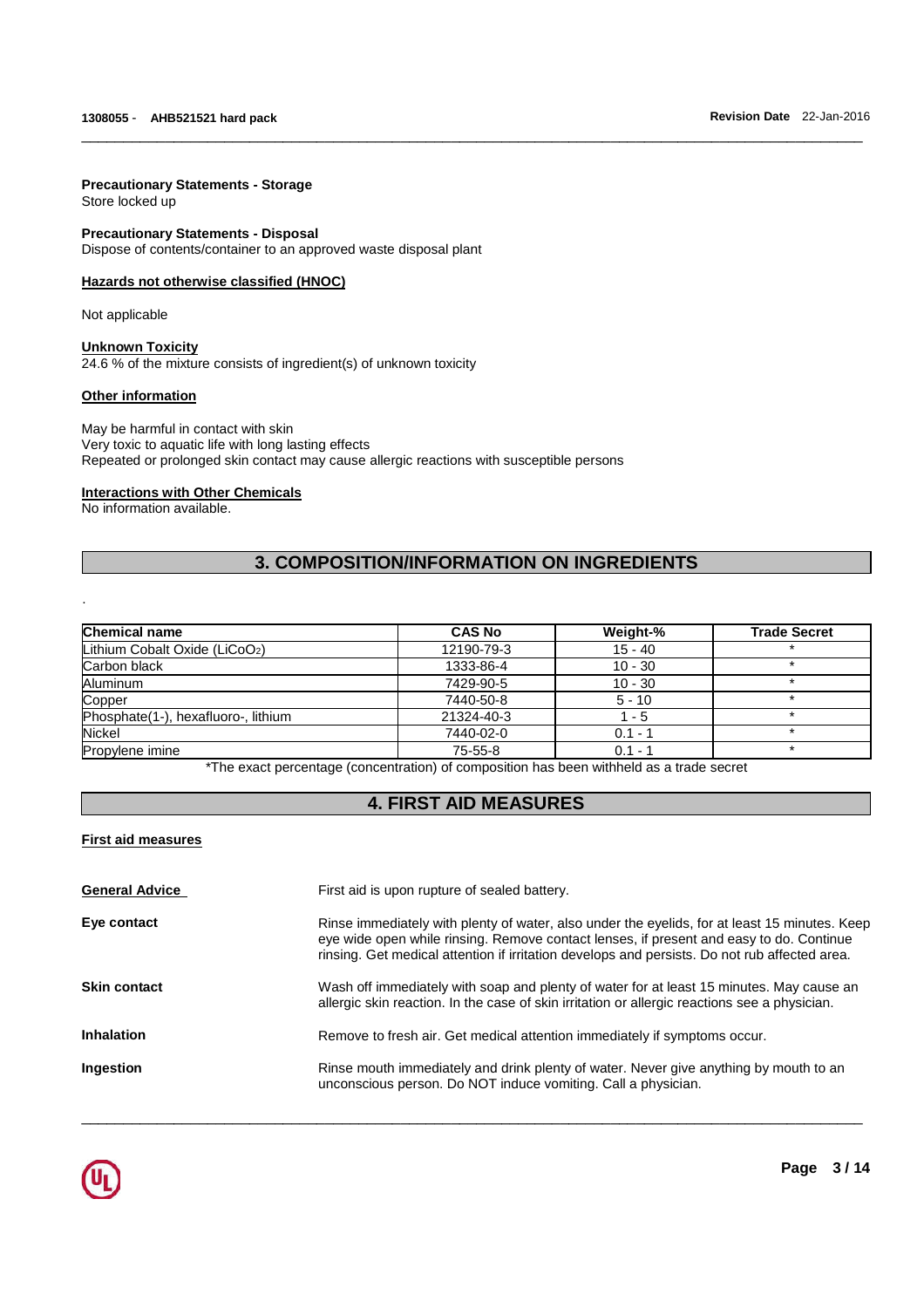| Self-protection of the first aider                                                                                          | Avoid contact with skin, eyes or clothing. Use personal protective equipment as required.<br>Wear personal protective clothing (see section 8). |  |  |
|-----------------------------------------------------------------------------------------------------------------------------|-------------------------------------------------------------------------------------------------------------------------------------------------|--|--|
| Most important symptoms and effects, both acute and delayed                                                                 |                                                                                                                                                 |  |  |
| <b>Most Important Symptoms and</b><br><b>Effects</b>                                                                        | Burning sensation. Itching. Rashes. Hives. Coughing and/ or wheezing.                                                                           |  |  |
|                                                                                                                             | Indication of any immediate medical attention and special treatment needed                                                                      |  |  |
| <b>Notes to Physician</b>                                                                                                   | May cause sensitization in susceptible persons. Treat symptomatically.                                                                          |  |  |
|                                                                                                                             | <b>5. FIRE-FIGHTING MEASURES</b>                                                                                                                |  |  |
| <b>Suitable Extinguishing Media</b>                                                                                         | Use extinguishing measures that are appropriate to local circumstances and the surrounding environment.                                         |  |  |
| Unsuitable extinguishing media<br>CAUTION: Use of water spray when fighting fire may be inefficient.                        |                                                                                                                                                 |  |  |
| Specific hazards arising from the chemical<br>Product is or contains a sensitizer. May cause sensitization by skin contact. |                                                                                                                                                 |  |  |
| <b>Hazardous Combustion Products</b><br>Carbon oxides.                                                                      |                                                                                                                                                 |  |  |
| <b>Explosion Data</b><br><b>Sensitivity to Mechanical Impact</b><br>No.                                                     |                                                                                                                                                 |  |  |

\_\_\_\_\_\_\_\_\_\_\_\_\_\_\_\_\_\_\_\_\_\_\_\_\_\_\_\_\_\_\_\_\_\_\_\_\_\_\_\_\_\_\_\_\_\_\_\_\_\_\_\_\_\_\_\_\_\_\_\_\_\_\_\_\_\_\_\_\_\_\_\_\_\_\_\_\_\_\_\_\_\_\_\_\_\_\_\_\_\_\_\_\_

**Sensitivity to Static Discharge Mo.** 

#### **Protective equipment and precautions for firefighters**

As in any fire, wear self-contained breathing apparatus pressure-demand, MSHA/NIOSH (approved or equivalent) and full protective gear.

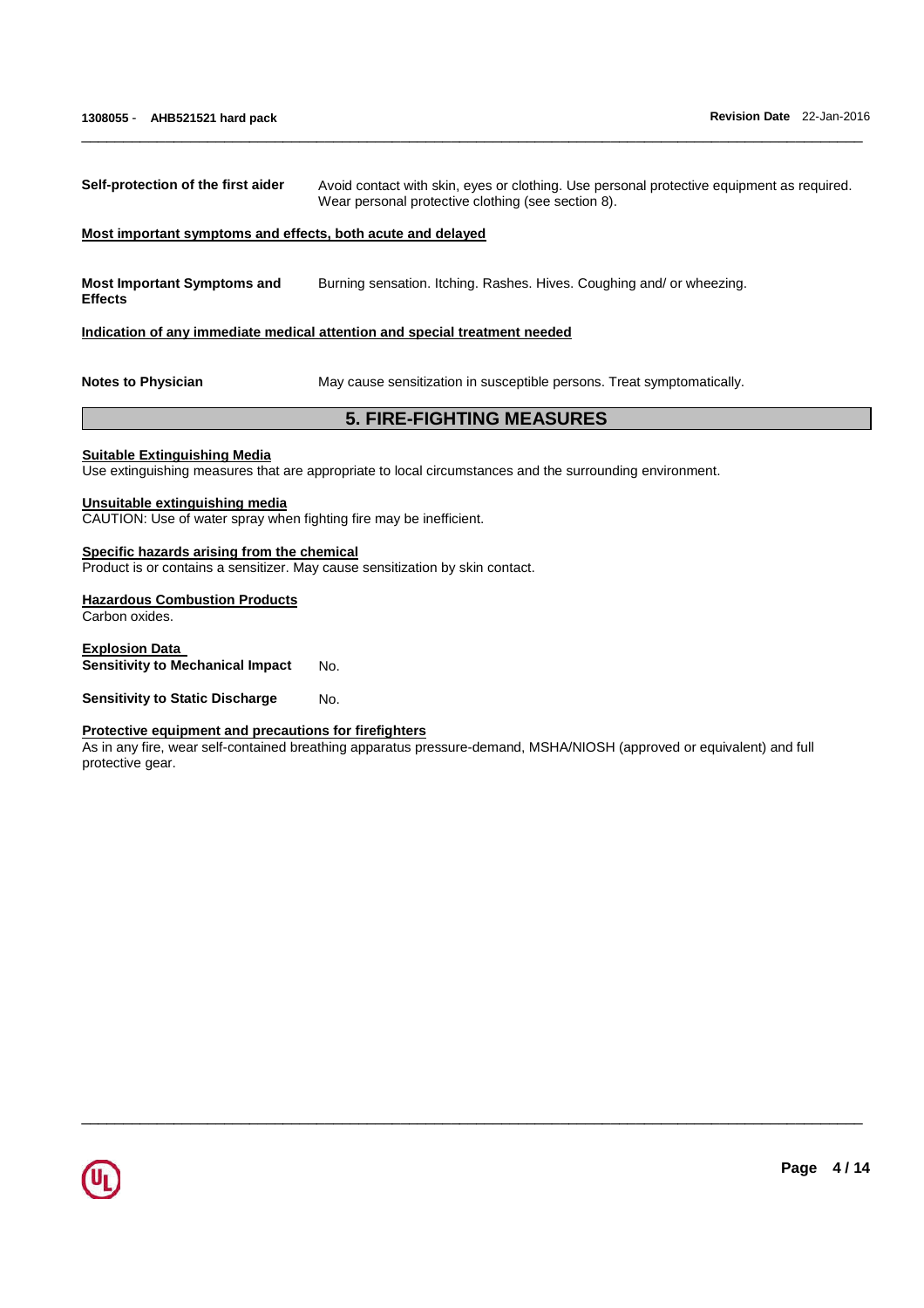# **6. ACCIDENTAL RELEASE MEASURES**

\_\_\_\_\_\_\_\_\_\_\_\_\_\_\_\_\_\_\_\_\_\_\_\_\_\_\_\_\_\_\_\_\_\_\_\_\_\_\_\_\_\_\_\_\_\_\_\_\_\_\_\_\_\_\_\_\_\_\_\_\_\_\_\_\_\_\_\_\_\_\_\_\_\_\_\_\_\_\_\_\_\_\_\_\_\_\_\_\_\_\_\_\_

# **Personal precautions, protective equipment and emergency procedures**

| <b>Personal precautions</b>                                 | Avoid contact with skin, eyes or clothing. Ensure adequate ventilation. Use personal<br>protective equipment as required. Evacuate personnel to safe areas. |
|-------------------------------------------------------------|-------------------------------------------------------------------------------------------------------------------------------------------------------------|
| <b>Other Information</b>                                    | Refer to protective measures listed in Sections 7 and 8.                                                                                                    |
| <b>Environmental precautions</b>                            |                                                                                                                                                             |
| <b>Environmental precautions</b>                            | Refer to protective measures listed in Sections 7 and 8. Prevent further leakage or spillage<br>if safe to do so.                                           |
| <u>Methods and material for containment and cleaning up</u> |                                                                                                                                                             |
| <b>Methods for containment</b>                              | Prevent further leakage or spillage if safe to do so.                                                                                                       |
| Methods for cleaning up                                     | Pick up and transfer to properly labeled containers.                                                                                                        |
|                                                             | 7. HANDLING AND STORAGE                                                                                                                                     |
| <b>Precautions for safe handling</b>                        |                                                                                                                                                             |
|                                                             |                                                                                                                                                             |

Handling **In case of rupture: Handle in accordance with good industrial hygiene and safety practice.** Avoid contact with skin, eyes or clothing. Use personal protection equipment.

# **Conditions for safe storage, including any incompatibilities**

| <b>Storage</b>               | Keep containers tightly closed in a dry, cool and well-ventilated place. Store locked up.<br>Keep out of the reach of children. |
|------------------------------|---------------------------------------------------------------------------------------------------------------------------------|
| <b>Incompatible Products</b> | Strong acids. Strong oxidizing agents. Strong bases.                                                                            |
|                              |                                                                                                                                 |

# **8. EXPOSURE CONTROLS/PERSONAL PROTECTION**

# **Control parameters**

# **Exposure Guidelines**

| <b>Chemical name</b>                        | <b>ACGIHTLV</b>                          | <b>OSHA PEL</b>                                                                 | <b>NIOSH IDLH</b>                                                                                                                                     |
|---------------------------------------------|------------------------------------------|---------------------------------------------------------------------------------|-------------------------------------------------------------------------------------------------------------------------------------------------------|
| Lithium Cobalt Oxide (LiCoO2)<br>12190-79-3 | TWA: $0.02$ mg/m <sup>3</sup>            |                                                                                 |                                                                                                                                                       |
| Carbon black<br>1333-86-4                   | TWA: 3 mg/m $3$<br>inhalable fraction    | TWA: $3.5 \text{ mg/m}^3$<br>(vacated) TWA: $3.5 \text{ mg/m}^3$                | IDLH: 1750 mg/m $3$<br>TWA: $3.5 \text{ mg/m}^3$<br>TWA: 0.1 mg/m <sup>3</sup> Carbon black in<br>presence of Polycyclic aromatic<br>hydrocarbons PAH |
| Aluminum<br>7429-90-5                       | TWA: 1 $mq/m3$<br>respirable<br>fraction | TWA: $15 \text{ mg/m}^3$<br>total dust<br>TWA: $5 \text{ mg/m}^3$<br>respirable | TWA: $10 \text{ mg/m}^3$<br>total dust<br>respirable dust<br>TWA: $5 \text{ mg/m}^3$                                                                  |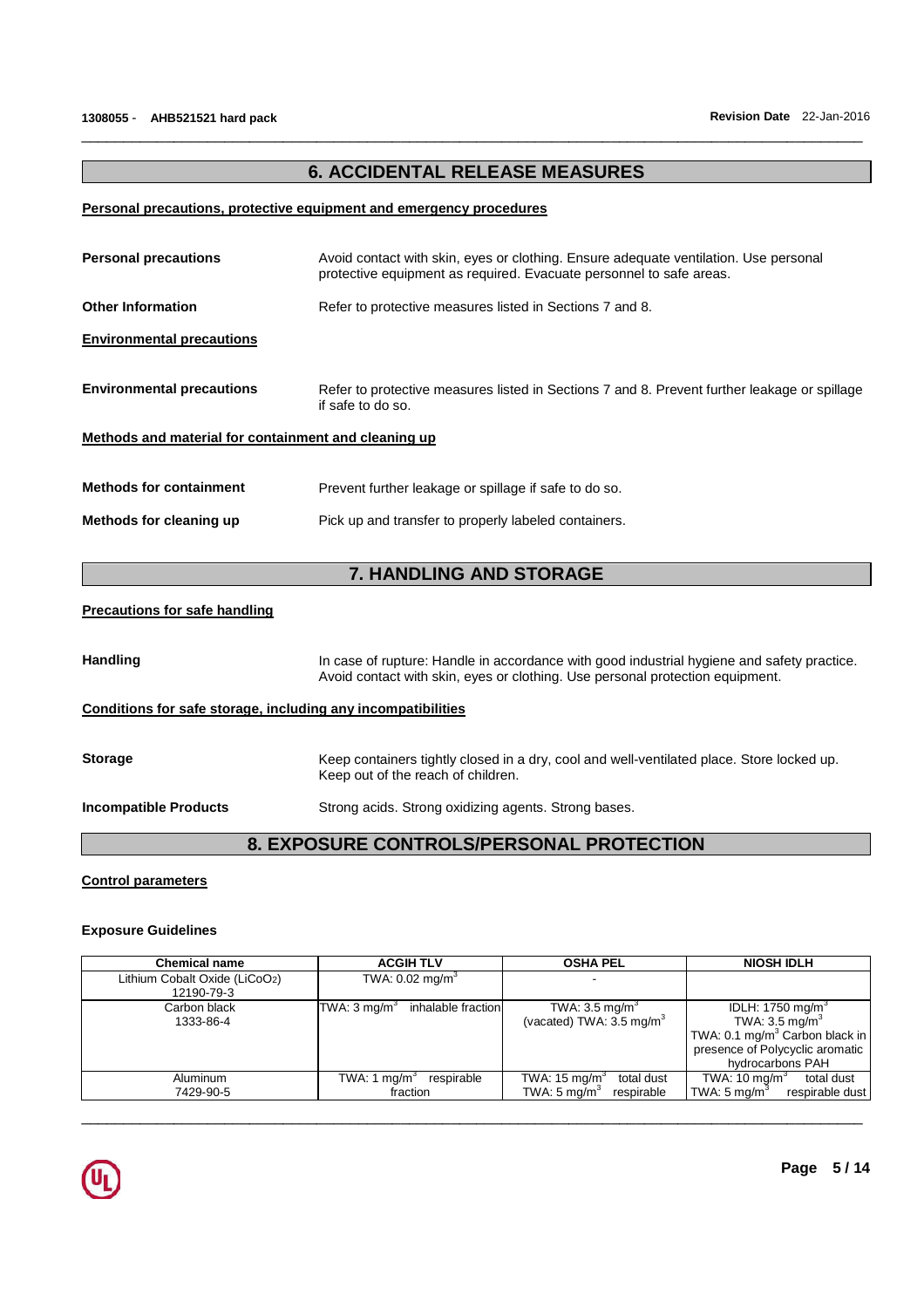|                                     |                                       | fraction                                    |                                          |
|-------------------------------------|---------------------------------------|---------------------------------------------|------------------------------------------|
|                                     |                                       | (vacated) TWA: $15 \text{ mg/m}^3$<br>total |                                          |
|                                     |                                       | dust                                        |                                          |
|                                     |                                       | (vacated) TWA: 5 mg/m <sup>3</sup>          |                                          |
|                                     |                                       | respirable fraction (vacated)               |                                          |
|                                     |                                       | TWA: 5 mg/m <sup>3</sup> Al Aluminum        |                                          |
| Copper                              | TWA: $0.2 \text{ mg/m}^3$ fume TWA: 1 | TWA: $0.1 \text{ mg/m}^3$ fume              | IDLH: $100 \text{ mg/m}^3$<br>dust, fume |
| 7440-50-8                           | mg/m <sup>3</sup> Cu dust and mist    | TWA: 1 $mg/m3$ dust and mist                | and mist                                 |
|                                     |                                       | (vacated) TWA: $0.1 \text{ mg/m}^3$ Cu      | TWA: 1 $mg/m3$ dust and mist             |
|                                     |                                       | dust, fume, mist                            | TWA: $0.1 \text{ mg/m}^3$<br>fume        |
| Phosphate(1-), hexafluoro-, lithium | TWA: 2.5 mg/m <sup>3</sup> F          | TWA: 2.5 mg/m <sup>3</sup> $F$              |                                          |
| 21324-40-3                          |                                       | TWA: 2.5 mg/m <sup>3</sup> dust             |                                          |
|                                     |                                       | (vacated) TWA: $2.5 \text{ mg/m}^3$         |                                          |
| Nickel                              | TWA: 1.5 mg/m <sup>3</sup>            | TWA: 1 mg/m <sup>3</sup>                    | IDLH: 10 mg/m <sup>3</sup>               |
| 7440-02-0                           |                                       | (vacated) TWA: 1 mg/m <sup>3</sup>          | TWA: $0.015$ mg/m <sup>3</sup>           |
| Propylene imine                     | STEL: 0.4 ppm                         | TWA: 2 ppm                                  | IDLH: 100 ppm                            |
| $75 - 55 - 8$                       | TWA: 0.2 ppm                          | TWA: $5 \text{ mg/m}^3$                     | TWA: 2 ppm                               |
|                                     | $S^*$                                 | (vacated) TWA: 2 ppm                        | TWA: $5 \text{ mg/m}^3$                  |
|                                     |                                       | (vacated) TWA: $5 \text{ mg/m}^3$           |                                          |
|                                     |                                       | (vacated) S*                                |                                          |
|                                     |                                       | $S^*$                                       |                                          |
|                                     |                                       |                                             |                                          |

\_\_\_\_\_\_\_\_\_\_\_\_\_\_\_\_\_\_\_\_\_\_\_\_\_\_\_\_\_\_\_\_\_\_\_\_\_\_\_\_\_\_\_\_\_\_\_\_\_\_\_\_\_\_\_\_\_\_\_\_\_\_\_\_\_\_\_\_\_\_\_\_\_\_\_\_\_\_\_\_\_\_\_\_\_\_\_\_\_\_\_\_\_

ACGIH TLV: American Conference of Governmental Industrial Hygienists - Threshold Limit Value OSHA PEL: Occupational Safety and Health Administration - Permissible Exposure Limits NIOSH IDLH Immediately Dangerous to Life or Health

**Other Exposure Guidelines** Vacated limits revoked by the Court of Appeals decision in AFL-CIO v. OSHA, 965 F.2d 962 (11th Cir., 1992)

# **Appropriate engineering controls**

| <b>Engineering Measures</b>   | <b>Showers</b><br>Eyewash stations<br><b>Ventilation systems</b>                                                                                                                                                                                                                                  |
|-------------------------------|---------------------------------------------------------------------------------------------------------------------------------------------------------------------------------------------------------------------------------------------------------------------------------------------------|
|                               | Individual protection measures, such as personal protective equipment                                                                                                                                                                                                                             |
| <b>Eye/face protection</b>    | Wear safety glasses with side shields (or goggles).                                                                                                                                                                                                                                               |
| Skin and body protection      | Wear protective gloves and protective clothing. Long sleeved clothing. Impervious gloves.                                                                                                                                                                                                         |
| <b>Respiratory protection</b> | No protective equipment is needed under normal use conditions. If exposure limits are<br>exceeded or irritation is experienced, ventilation and evacuation may be required.                                                                                                                       |
| <b>Hygiene Measures</b>       | Handle in accordance with good industrial hygiene and safety practice. Avoid contact with<br>skin, eyes or clothing. Wear suitable gloves and eye/face protection. Do not eat, drink or<br>smoke when using this product. Wash hands before breaks and immediately after handling<br>the product. |

# **9. PHYSICAL AND CHEMICAL PROPERTIES**

\_\_\_\_\_\_\_\_\_\_\_\_\_\_\_\_\_\_\_\_\_\_\_\_\_\_\_\_\_\_\_\_\_\_\_\_\_\_\_\_\_\_\_\_\_\_\_\_\_\_\_\_\_\_\_\_\_\_\_\_\_\_\_\_\_\_\_\_\_\_\_\_\_\_\_\_\_\_\_\_\_\_\_\_\_\_\_\_\_\_\_\_\_

# **Physical and Chemical Properties**

**Physical state Solid** 

**Property CONS Values CONS Remarks** Method **Remarks** Method **Remarks** Method **Melting / freezing point** 

**Appearance Colid Colid Colid Colid Colid Colid Colid Colid Colid Colid Colid Colid Colid Colid Colid Colid Colid Colid Colid Colid Colid Colid Colid Collid Collid Collid** 

**pH Note and the Set of Alleman and Set of Alleman Mone known**<br> **None known**<br>
None known<br>
None known

**Color No information available <b>Color Threshold** No information available

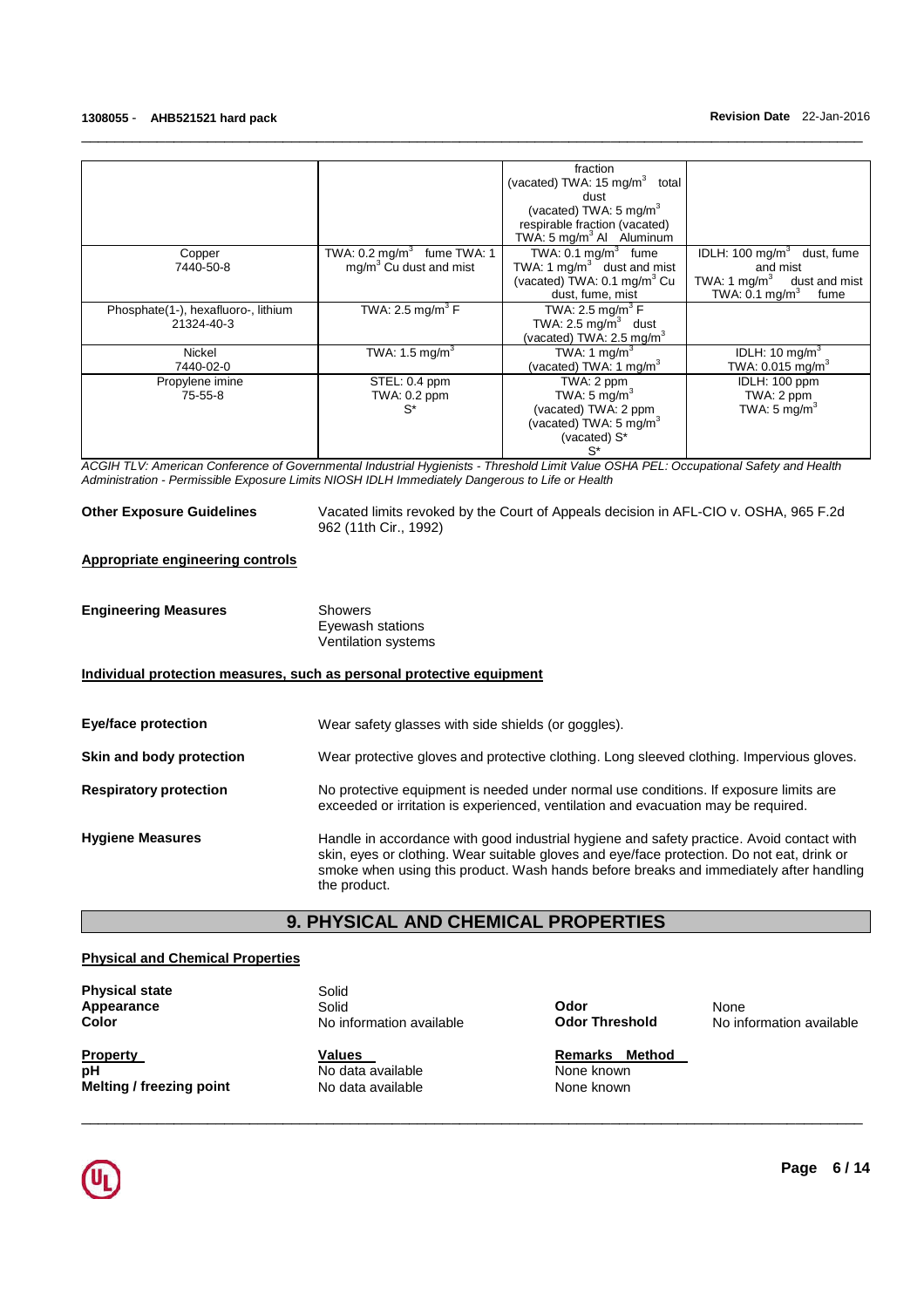| Boiling point / boiling range<br><b>Flash Point</b><br><b>Evaporation Rate</b><br>Flammability (solid, gas) | No data available<br>No data available<br>No data available<br>No data available |
|-------------------------------------------------------------------------------------------------------------|----------------------------------------------------------------------------------|
| <b>Flammability Limit in Air</b>                                                                            |                                                                                  |
| Upper flammability limit                                                                                    | No data available                                                                |
| Lower flammability limit                                                                                    | No data available                                                                |
| Vapor pressure                                                                                              | No data available                                                                |
| Vapor density                                                                                               | No data available                                                                |
| <b>Specific Gravity</b>                                                                                     | No data available                                                                |
| <b>Water Solubility</b>                                                                                     | No data available                                                                |
| Solubility in other solvents                                                                                | No data available                                                                |
| Partition coefficient: n-octanol/waterNo data available                                                     |                                                                                  |
| <b>Autoignition temperature</b>                                                                             | No data available                                                                |
| <b>Decomposition temperature</b>                                                                            | No data available                                                                |
| Kinematic viscosity                                                                                         | No data available                                                                |
| <b>Dynamic viscosity</b>                                                                                    | No data available                                                                |
| <b>Explosive properties</b>                                                                                 | No data available                                                                |
| <b>Oxidizing properties</b>                                                                                 | No data available                                                                |
|                                                                                                             |                                                                                  |

# **Other Information**

**Softening Point No data available VOC Content (%)** <br> **Particle Size No data available**<br>
No data available **Particle Size Distribution** 

**Particle Size** No data available

**None known None known None known None known None known None known None known None known None known None known None known None known None known None known** 

# **10. STABILITY AND REACTIVITY**

\_\_\_\_\_\_\_\_\_\_\_\_\_\_\_\_\_\_\_\_\_\_\_\_\_\_\_\_\_\_\_\_\_\_\_\_\_\_\_\_\_\_\_\_\_\_\_\_\_\_\_\_\_\_\_\_\_\_\_\_\_\_\_\_\_\_\_\_\_\_\_\_\_\_\_\_\_\_\_\_\_\_\_\_\_\_\_\_\_\_\_\_\_

# **Reactivity**

No data available.

# **Chemical stability**

Stable under recommended storage conditions. **Possibility of Hazardous Reactions** None under normal processing. **Hazardous Polymerization** Hazardous polymerization does not occur.

**Conditions to avoid** None known based on information supplied. **Incompatible materials** Strong acids. Strong oxidizing agents. Strong bases. **Hazardous Decomposition Products** Carbon oxides.

# **11. TOXICOLOGICAL INFORMATION**

# **Information on likely routes of exposure**

| <b>Product Information</b> | Product does not present an acute toxicity hazard based on known or supplied information.<br>In case of rupture: |
|----------------------------|------------------------------------------------------------------------------------------------------------------|
| <b>Inhalation</b>          | Specific test data for the substance or mixture is not available. May cause irritation of<br>respiratory tract.  |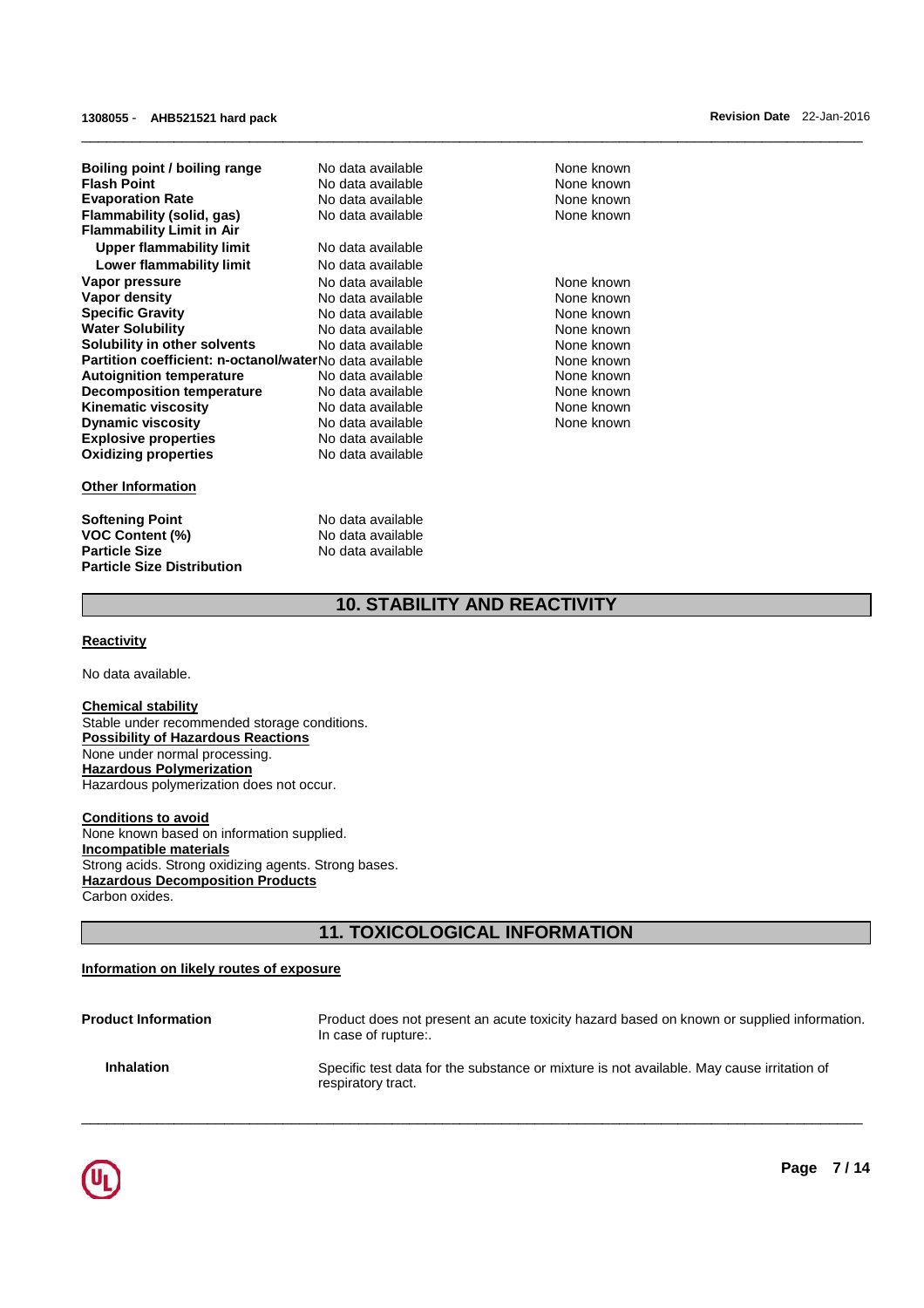| Eye contact         | Specific test data for the substance or mixture is not available. Causes serious eye<br>irritation. (based on components). May cause redness, itching, and pain.                                            |
|---------------------|-------------------------------------------------------------------------------------------------------------------------------------------------------------------------------------------------------------|
| <b>Skin contact</b> | Specific test data for the substance or mixture is not available. Causes skin irritation.<br>(based on components). Prolonged contact may cause redness and irritation.                                     |
| Ingestion           | Specific test data for the substance or mixture is not available. Ingestion may cause<br>irritation to mucous membranes. Ingestion may cause gastrointestinal irritation, nausea,<br>vomiting and diarrhea. |

\_\_\_\_\_\_\_\_\_\_\_\_\_\_\_\_\_\_\_\_\_\_\_\_\_\_\_\_\_\_\_\_\_\_\_\_\_\_\_\_\_\_\_\_\_\_\_\_\_\_\_\_\_\_\_\_\_\_\_\_\_\_\_\_\_\_\_\_\_\_\_\_\_\_\_\_\_\_\_\_\_\_\_\_\_\_\_\_\_\_\_\_\_

# **Component Information**

| <b>Chemical name</b>              | Oral LD50                | <b>Dermal LD50</b>   | <b>Inhalation LC50</b> |
|-----------------------------------|--------------------------|----------------------|------------------------|
| Carbon black<br>1333-86-4         | (Rat)<br>> 15400 mg/kg   | (Rabbit)<br>> 3 g/kg |                        |
| Nickel<br>7440-02-0               | $'$ Rat)<br>> 9000 mg/kg |                      |                        |
| <b>Propylene</b> imine<br>75-55-8 | (Rat)<br>$= 19$ mg/kg    |                      |                        |

# **Information on toxicological effects**

**Symptoms** Erythema (skin redness). May cause redness and tearing of the eyes. Itching. Rashes. Hives.

# **Delayed and immediate effects as well as chronic effects from short and long-term exposure**

**Sensitization May cause sensitization by skin contact.** 

**Mutagenic Effects** No information available.

**Carcinogenicity** The table below indicates whether each agency has listed any ingredient as a carcinogen.

| <b>Chemical name</b>                                        | <b>ACGIH</b> | <b>IARC</b>         | <b>NTP</b>             | <b>OSHA</b> |
|-------------------------------------------------------------|--------------|---------------------|------------------------|-------------|
| Lithium Cobalt Oxide<br>(LiCoO <sub>2</sub> )<br>12190-79-3 | A3           | Group 2B            |                        |             |
| Carbon black<br>1333-86-4                                   | A3           | Group 2B            |                        |             |
| Nickel<br>7440-02-0                                         |              | Group 1<br>Group 2B | Reasonably Anticipated |             |
| Propylene imine<br>75-55-8                                  | A3           | Group 2B            | Reasonably Anticipated |             |

\_\_\_\_\_\_\_\_\_\_\_\_\_\_\_\_\_\_\_\_\_\_\_\_\_\_\_\_\_\_\_\_\_\_\_\_\_\_\_\_\_\_\_\_\_\_\_\_\_\_\_\_\_\_\_\_\_\_\_\_\_\_\_\_\_\_\_\_\_\_\_\_\_\_\_\_\_\_\_\_\_\_\_\_\_\_\_\_\_\_\_\_\_

**ACGIH (American Conference of Governmental Industrial Hygienists)** 

A3 - Animal Carcinogen

**IARC (International Agency for Research on Cancer)** 

Group 1 - Carcinogenic to Humans Group 2B - Possibly Carcinogenic to Humans

**NTP (National Toxicology Program)**

Reasonably Anticipated - Reasonably Anticipated to be a Human Carcinogen

**OSHA (Occupational Safety and Health Administration of the US Department of Labor)**

X - Present

**Reproductive toxicity No information available.** 

**STOT - single exposure** No information available.

**STOT - repeated exposure** Causes damage to organs through prolonged or repeated exposure. Based on

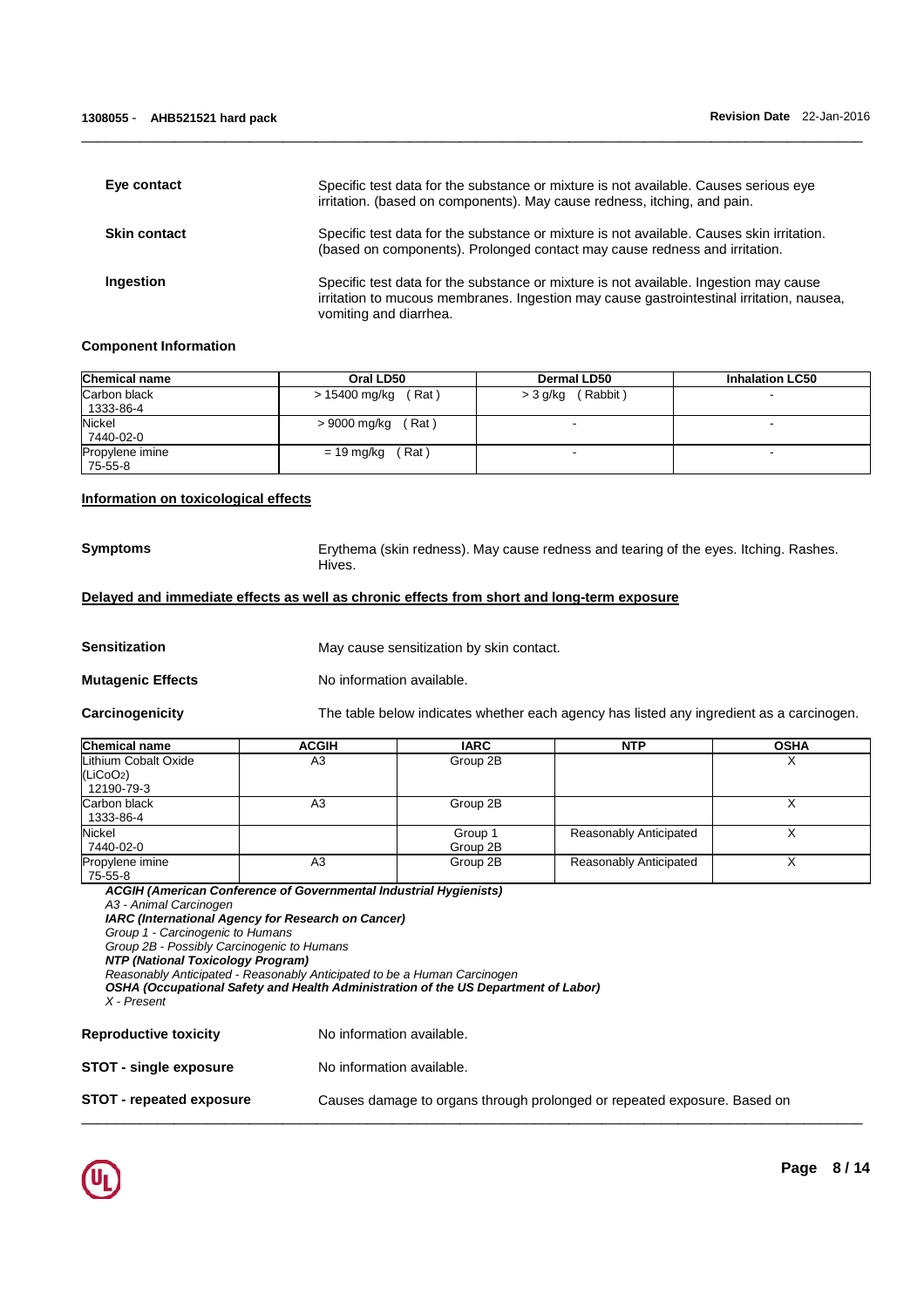|                             | classification criteria from the 2012 OSHA Hazard Communication Standard (29 CFR<br>1910.1200), this product has been determined to cause systemic target organ toxicity from<br>chronic or repeated exposure. (STOT RE). |
|-----------------------------|---------------------------------------------------------------------------------------------------------------------------------------------------------------------------------------------------------------------------|
| <b>Chronic Toxicity</b>     | Contains a known or suspected carcinogen. Avoid repeated exposure. Prolonged exposure<br>may cause chronic effects.                                                                                                       |
| <b>Target Organ Effects</b> | Respiratory system. Eyes. Skin. Gastrointestinal tract (GI).                                                                                                                                                              |
| <b>Aspiration Hazard</b>    | No information available.                                                                                                                                                                                                 |

\_\_\_\_\_\_\_\_\_\_\_\_\_\_\_\_\_\_\_\_\_\_\_\_\_\_\_\_\_\_\_\_\_\_\_\_\_\_\_\_\_\_\_\_\_\_\_\_\_\_\_\_\_\_\_\_\_\_\_\_\_\_\_\_\_\_\_\_\_\_\_\_\_\_\_\_\_\_\_\_\_\_\_\_\_\_\_\_\_\_\_\_\_

\_\_\_\_\_\_\_\_\_\_\_\_\_\_\_\_\_\_\_\_\_\_\_\_\_\_\_\_\_\_\_\_\_\_\_\_\_\_\_\_\_\_\_\_\_\_\_\_\_\_\_\_\_\_\_\_\_\_\_\_\_\_\_\_\_\_\_\_\_\_\_\_\_\_\_\_\_\_\_\_\_\_\_\_\_\_\_\_\_\_\_\_\_

# **Numerical measures of toxicity Product Information**

**The following values are calculated based on chapter 3.1 of the GHS document**

**ATEmix (oral)** 7,646.00 mg/kg **ATEmix (dermal)** 2,893.00 mg/kg (ATE) **ATEmix (inhalation-gas)** 75,407.54 ppm (4 hr) **ATEmix (inhalation-dust/mist)** 37.78 mg/l **ATEmix (inhalation-vapor)** 377.75 ATEmix

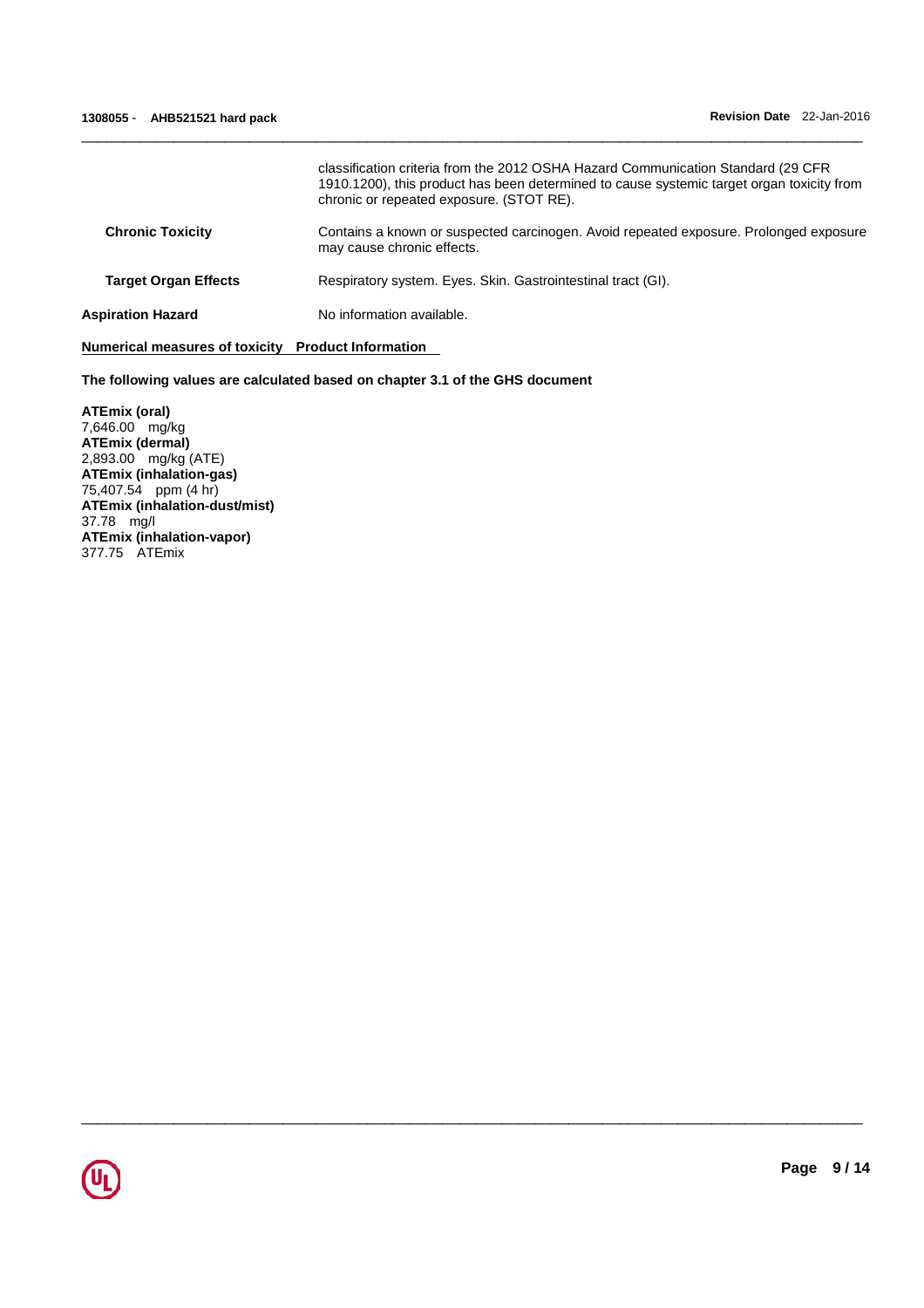# **12. ECOLOGICAL INFORMATION**

\_\_\_\_\_\_\_\_\_\_\_\_\_\_\_\_\_\_\_\_\_\_\_\_\_\_\_\_\_\_\_\_\_\_\_\_\_\_\_\_\_\_\_\_\_\_\_\_\_\_\_\_\_\_\_\_\_\_\_\_\_\_\_\_\_\_\_\_\_\_\_\_\_\_\_\_\_\_\_\_\_\_\_\_\_\_\_\_\_\_\_\_\_

# **Ecotoxicity**

Very toxic to aquatic life with long lasting effects.

| <b>Chemical name</b>       | <b>Toxicity to Algae</b>                                                                                                                              | Toxicity to Fish                                                                                                                                                                                                                                                                                                                                                                                                               | <b>Toxicity to</b><br><b>Microorganisms</b> | Daphnia Magna (Water<br>Flea)                |
|----------------------------|-------------------------------------------------------------------------------------------------------------------------------------------------------|--------------------------------------------------------------------------------------------------------------------------------------------------------------------------------------------------------------------------------------------------------------------------------------------------------------------------------------------------------------------------------------------------------------------------------|---------------------------------------------|----------------------------------------------|
| Carbon black<br>1333-86-4  |                                                                                                                                                       |                                                                                                                                                                                                                                                                                                                                                                                                                                |                                             | 24h EC50: > 5600 mg/L                        |
| Copper<br>7440-50-8        | 96h EC50:<br>$0.031 - 0.054$<br>mg/L (Pseudokirchneriella<br>subcapitata) 72h EC50:<br>$0.0426 - 0.0535$ mg/L<br>(Pseudokirchneriella<br>subcapitata) | 96h LC50: 0.0068 - 0.0156<br>mg/L (Pimephales promelas)<br>96h LC50: $= 1.25$ mg/L<br>(Lepomis macrochirus) 96h<br>$LC50: = 0.052$ mg/L<br>(Oncorhynchus mykiss) 96h<br>$LC50: = 0.2$ mg/L<br>(Pimephales promelas) 96h<br>$LC50: < 0.3$ mg/L<br>(Pimephales promelas) 96h<br>$\text{C50}$ : = 0.112 mg/L (Poecilia<br>reticulata) 96h $LC50$ : = 0.3<br>mg/L (Cyprinus carpio) 96h<br>$LC50: = 0.8$ mg/L (Cyprinus<br>carpio) |                                             | 48h EC50: = $0.03$ mg/L                      |
| <b>Nickel</b><br>7440-02-0 | 72h EC50: = $0.18 \text{ mg/L}$<br>(Pseudokirchneriella<br>subcapitata) 96h EC50:<br>$0.174 - 0.311$ mg/L<br>(Pseudokirchneriella<br>subcapitata)     | 96h LC50: > 100 mg/L<br>(Brachydanio rerio) 96h<br>$LC50: = 1.3$ mg/L (Cyprinus<br>carpio) 96h LC50: = $10.4$<br>mg/L (Cyprinus carpio)                                                                                                                                                                                                                                                                                        |                                             | 48h EC50: > 100 mg/L 48h<br>$EC50: = 1 mg/L$ |

\_\_\_\_\_\_\_\_\_\_\_\_\_\_\_\_\_\_\_\_\_\_\_\_\_\_\_\_\_\_\_\_\_\_\_\_\_\_\_\_\_\_\_\_\_\_\_\_\_\_\_\_\_\_\_\_\_\_\_\_\_\_\_\_\_\_\_\_\_\_\_\_\_\_\_\_\_\_\_\_\_\_\_\_\_\_\_\_\_\_\_\_\_

# **Persistence and Degradability**

No information available.

# **Bioaccumulation**

No information available

#### **Other adverse effects**

No information available.

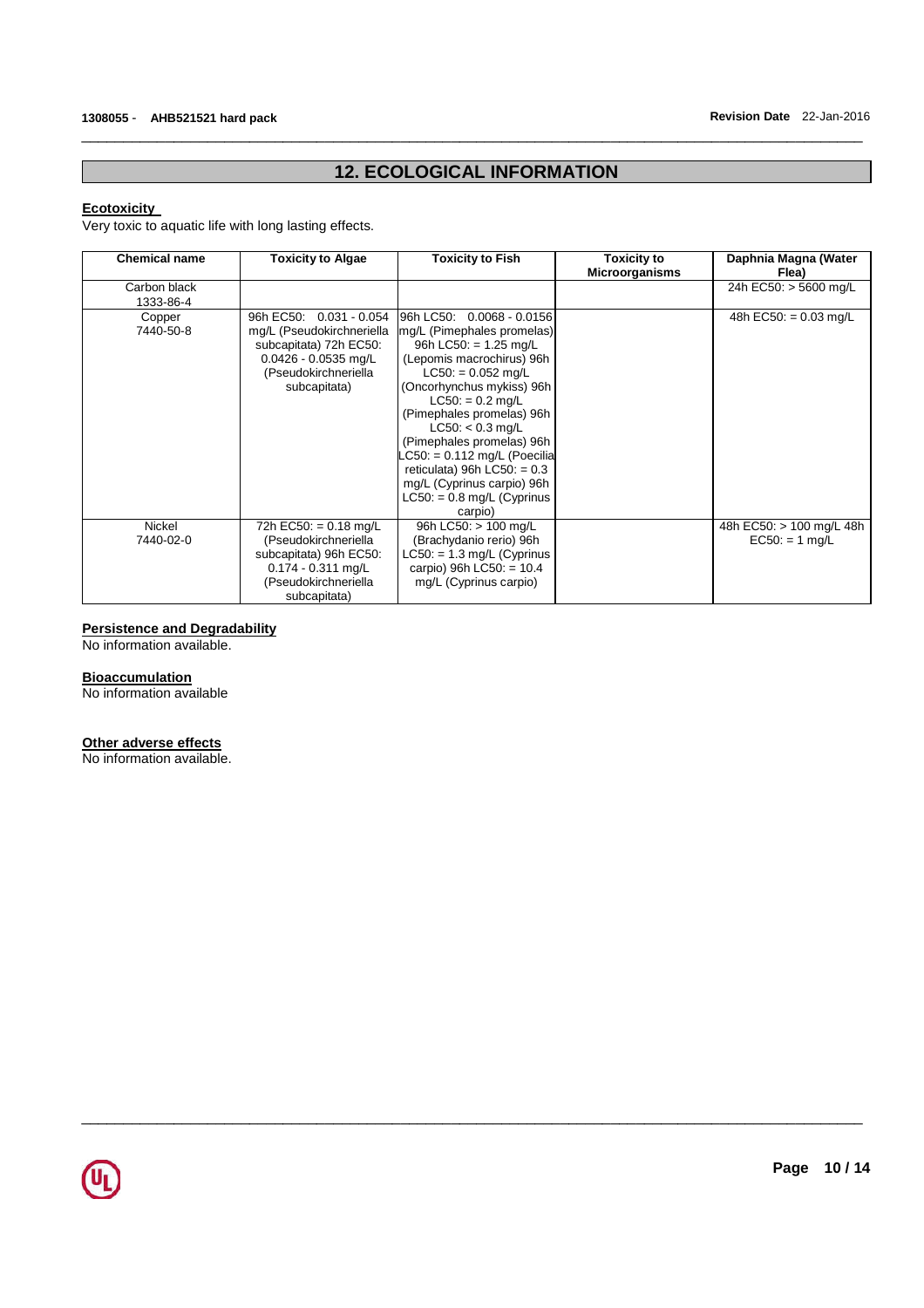# **13. DISPOSAL CONSIDERATIONS**

\_\_\_\_\_\_\_\_\_\_\_\_\_\_\_\_\_\_\_\_\_\_\_\_\_\_\_\_\_\_\_\_\_\_\_\_\_\_\_\_\_\_\_\_\_\_\_\_\_\_\_\_\_\_\_\_\_\_\_\_\_\_\_\_\_\_\_\_\_\_\_\_\_\_\_\_\_\_\_\_\_\_\_\_\_\_\_\_\_\_\_\_\_

#### **Waste treatment methods**

**Disposal methods** This material, as supplied, is not a hazardous waste according to Federal regulations (40 CFR 261). This material could become a hazardous waste if it is mixed with or otherwise comes in contact with a hazardous waste, if chemical additions are made to this material, or if the material is processed or otherwise altered. Consult 40 CFR 261 to determine whether the altered material is a hazardous waste. Consult the appropriate state, regional, or local regulations for additional requirements.

**Contaminated Packaging** Dispose of contents/containers in accordance with local regulations.

| Chemical name              | <b>RCRA - Halogenated</b><br><b>Organic Compounds</b> | <b>RCRA - P Series Wastes</b> | <b>RCRA - F Series Wastes</b> | <b>RCRA - K Series Wastes</b> |
|----------------------------|-------------------------------------------------------|-------------------------------|-------------------------------|-------------------------------|
| Propylene imine<br>75-55-8 |                                                       | P067                          |                               |                               |

#### **California Hazardous Waste Codes** 141

This product contains one or more substances that are listed with the State of California as a hazardous waste.

| <b>Chemical name</b>                        | California Hazardous Waste       |
|---------------------------------------------|----------------------------------|
| Lithium Cobalt Oxide (LiCoO2)<br>12190-79-3 | Toxic                            |
| Aluminum<br>7429-90-5                       | Ignitable powder                 |
| Copper<br>7440-50-8                         | Toxic                            |
| <b>Nickel</b><br>7440-02-0                  | Toxic powder<br>Ignitable powder |

# **14. TRANSPORT INFORMATION**

| Note:                                                                                                                | The transportation of primary lithium cells and batteries is regulated by the International<br>Civil Aviation Organization, International Air Transport Association, International Maritime<br>Dangerous Goods Code and the US Department of Transportation.  The batteries must<br>meet the following criteria for shipment: 1. Air shipments must meet the requirements<br>listed in Special Provision A45 of the International Air Transport Association Dangerous<br>Goods Regulations. 2. Meet the requirements for the US Department of Transportation<br>listed in 49 CFR 173.185. 3. The transport of primary lithium batteries is prohibited aboard<br>passenger aircraft. Refer to the Federal Register December 15, 2004 (Hazardous<br>Materials; Prohibited on the Transportation of Primary Lithium Batteries and Cells Aboard<br>Passenger Aircraft; Final Rule)<br>Lithium batteries shipped as "Lithium batteries", "Lithium batteries packed with equipment",<br>or "Lithium batteries contained in equipment" may not be classified as "Dangerous Goods"<br>when shipped in accordance with "special provision A45 of IATA-DGR" or "special provision<br>188 of IMO-IMDG Code" |
|----------------------------------------------------------------------------------------------------------------------|--------------------------------------------------------------------------------------------------------------------------------------------------------------------------------------------------------------------------------------------------------------------------------------------------------------------------------------------------------------------------------------------------------------------------------------------------------------------------------------------------------------------------------------------------------------------------------------------------------------------------------------------------------------------------------------------------------------------------------------------------------------------------------------------------------------------------------------------------------------------------------------------------------------------------------------------------------------------------------------------------------------------------------------------------------------------------------------------------------------------------------------------------------------------------------------------------|
| <b>DOT</b><br><b>Proper Shipping Name</b><br><b>Hazard Class</b><br><b>Emergency Response Guide</b><br><b>Number</b> | NOT REGULATED<br>NON-REGULATED<br>N/A<br>147                                                                                                                                                                                                                                                                                                                                                                                                                                                                                                                                                                                                                                                                                                                                                                                                                                                                                                                                                                                                                                                                                                                                                     |
| TDG                                                                                                                  | Not regulated                                                                                                                                                                                                                                                                                                                                                                                                                                                                                                                                                                                                                                                                                                                                                                                                                                                                                                                                                                                                                                                                                                                                                                                    |

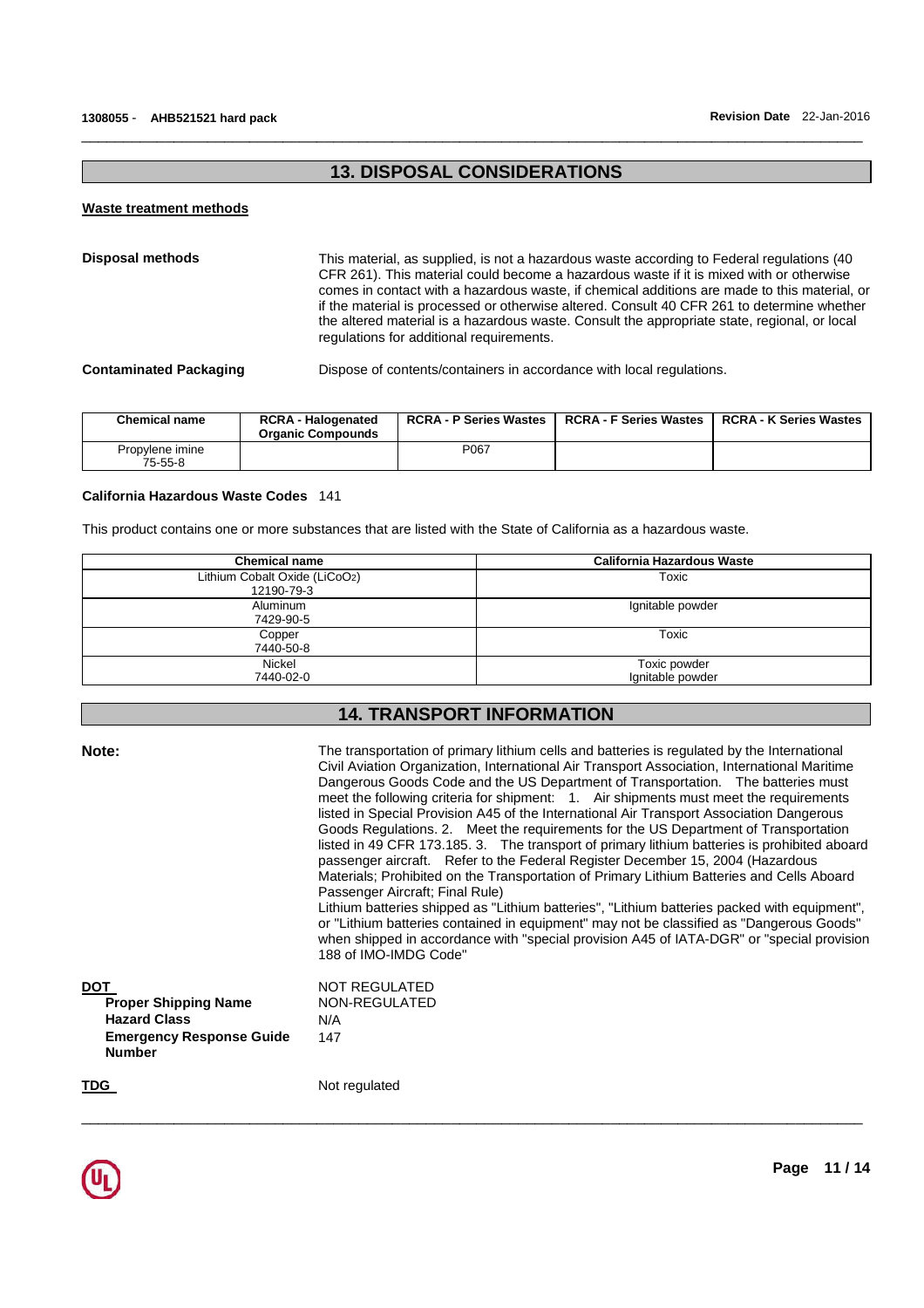| <b>ADN</b>                                                        | Not regulated                                |
|-------------------------------------------------------------------|----------------------------------------------|
| ADR                                                               | Not regulated                                |
| RID                                                               | Not regulated                                |
| <b>IMDG/IMO</b><br><b>Hazard Class</b><br>EmS-No.                 | Not regulated<br>N/A<br>$F-A, S-I$           |
| <b>IATA</b><br><b>Proper Shipping Name</b><br><b>Hazard Class</b> | Not regulated<br><b>NON REGULATED</b><br>N/A |
| <b>ICAO</b>                                                       | Not regulated                                |
| <b>MEX</b>                                                        | Not regulated                                |

# **International Inventories**

TSCA Complies

DSL DSL All components are listed either on the DSL or NDSL.

\_\_\_\_\_\_\_\_\_\_\_\_\_\_\_\_\_\_\_\_\_\_\_\_\_\_\_\_\_\_\_\_\_\_\_\_\_\_\_\_\_\_\_\_\_\_\_\_\_\_\_\_\_\_\_\_\_\_\_\_\_\_\_\_\_\_\_\_\_\_\_\_\_\_\_\_\_\_\_\_\_\_\_\_\_\_\_\_\_\_\_\_\_

**TSCA** - United States Toxic Substances Control Act Section 8(b) Inventory **DSL/NDSL** - Canadian Domestic Substances List/Non-Domestic Substances List

# **US Federal Regulations**

# **SARA 313**

Section 313 of Title III of the Superfund Amendments and Reauthorization Act of 1986 (SARA). This product contains a chemical or chemicals which are subject to the reporting requirements of the Act and Title 40 of the Code of Federal Regulations, Part 372

| <b>Chemical name</b>                       | <b>CAS No</b> | Weight-%  | SARA 313 - Threshold<br>Values % |
|--------------------------------------------|---------------|-----------|----------------------------------|
| Lithium Cobalt Oxide (LiCoO2) - 12190-79-3 | 12190-79-3    | $15 - 40$ | 0.1                              |
| Aluminum - 7429-90-5                       | 7429-90-5     | $10 - 30$ | 1.0                              |
| Copper - 7440-50-8                         | 7440-50-8     | $5 - 10$  | 1.0                              |
| Nickel - 7440-02-0                         | 7440-02-0     | $0.1 - 1$ | 0.1                              |
| Propylene imine - 75-55-8                  | 75-55-8       | $0.1 - 1$ | 0.1                              |
| <b>SARA 311/312 Hazard Categories</b>      |               |           |                                  |
| <b>Acute Health Hazard</b>                 | No            |           |                                  |

| IVO. |
|------|
| No.  |
| No.  |
| No.  |
| No.  |
|      |

#### **CWA (Clean Water Act)**

This product contains the following substances which are regulated pollutants pursuant to the Clean Water Act (40 CFR 122.21 and 40 CFR 122.42)

| <b>Chemical name</b> | <b>CWA - Reportable</b><br>Quantities | <b>CWA - Toxic Pollutants</b> | <b>CWA - Priority Pollutants</b> | <b>CWA - Hazardous</b><br><b>Substances</b> |
|----------------------|---------------------------------------|-------------------------------|----------------------------------|---------------------------------------------|
| Copper<br>7440-50-8  |                                       |                               |                                  |                                             |

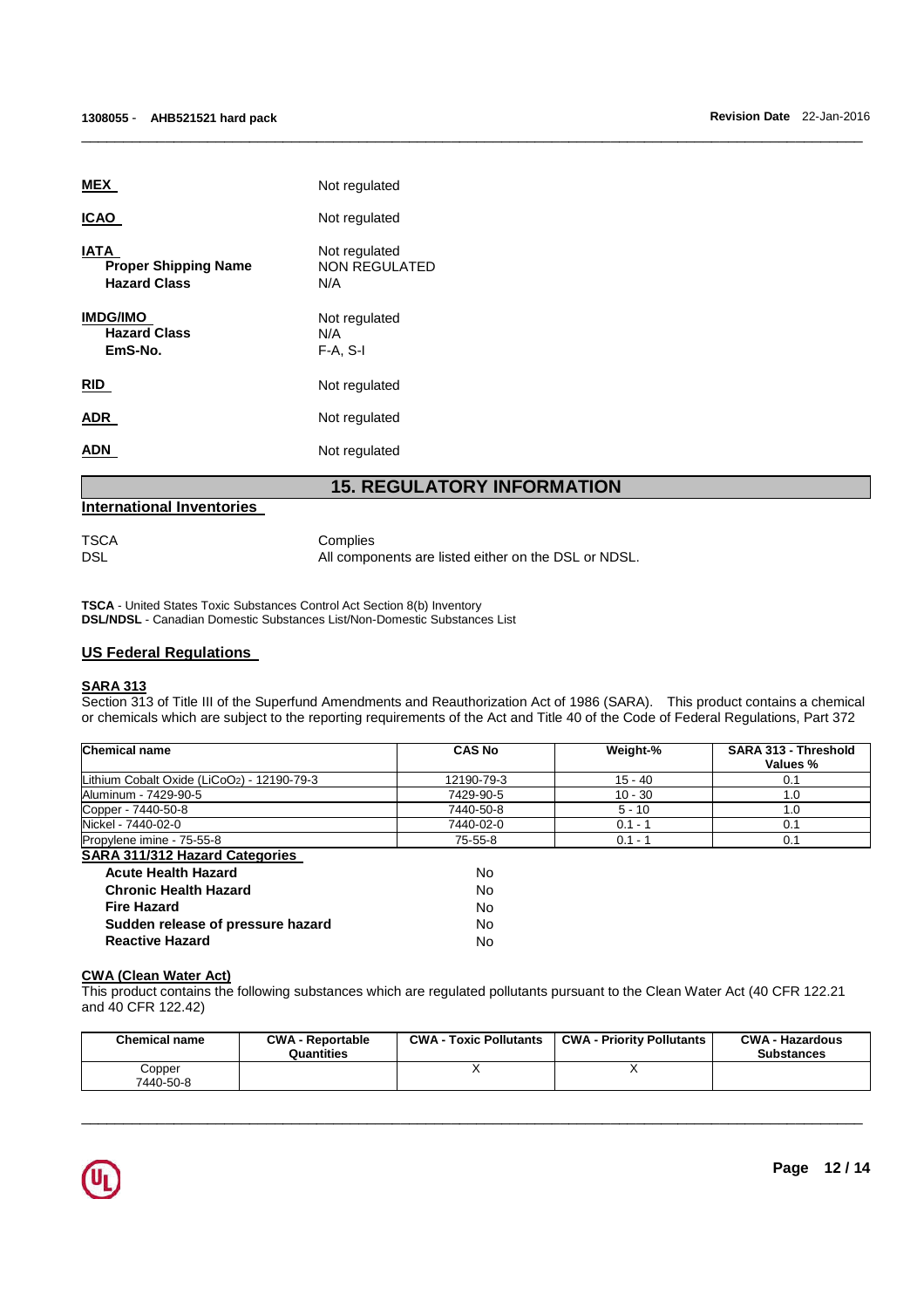| Nickel                                |  | - - |  |
|---------------------------------------|--|-----|--|
| $-02 -$<br>$ -$<br><u> ИЛИ.</u><br>᠇᠊ |  |     |  |

\_\_\_\_\_\_\_\_\_\_\_\_\_\_\_\_\_\_\_\_\_\_\_\_\_\_\_\_\_\_\_\_\_\_\_\_\_\_\_\_\_\_\_\_\_\_\_\_\_\_\_\_\_\_\_\_\_\_\_\_\_\_\_\_\_\_\_\_\_\_\_\_\_\_\_\_\_\_\_\_\_\_\_\_\_\_\_\_\_\_\_\_\_

# **CERCLA**

This material, as supplied, contains one or more substances regulated as a hazardous substance under the Comprehensive Environmental Response Compensation and Liability Act (CERCLA) (40 CFR 302)

| <b>Chemical name</b> | <b>Hazardous Substances RQs</b> | <b>Extremely Hazardous Substances</b> | <b>RQ</b>            |
|----------------------|---------------------------------|---------------------------------------|----------------------|
|                      |                                 | <b>RQs</b>                            |                      |
| Copper               | 5000 lb                         |                                       | RQ 5000 lb final RQ  |
| 7440-50-8            |                                 |                                       | RQ 2270 kg final RQ  |
| Nickel               | 100 <sub>lb</sub>               |                                       | RQ 100 lb final RQ   |
| 7440-02-0            |                                 |                                       | RQ 45.4 kg final RQ  |
| Propylene imine      | ∣ lb                            | 1 lb                                  | RQ 1 lb final RQ     |
| 75-55-8              |                                 |                                       | RQ 0.454 kg final RQ |

# **US State Regulations**

# **California Proposition 65**

This product contains the following Proposition 65 chemicals.

| <b>California Proposition 65</b> |
|----------------------------------|
| Carcinogen                       |
| Carcinoɑen                       |
| Carcinogen                       |
|                                  |

# **U.S. State Right-to-Know Regulations**

| <b>Chemical name</b>          | <b>New Jersey</b> | <b>Massachusetts</b> | Pennsylvania | <b>Rhode Island</b> | <b>Illinois</b> |
|-------------------------------|-------------------|----------------------|--------------|---------------------|-----------------|
| Lithium Cobalt Oxide (LiCoO2) | Х                 |                      | х            | ⋏                   | X               |
| 12190-79-3                    |                   |                      |              |                     |                 |
| Carbon black                  | X                 | X                    | X            |                     | X               |
| 1333-86-4                     |                   |                      |              |                     |                 |
| Aluminum                      | X                 | X                    | X            | X                   |                 |
| 7429-90-5                     |                   |                      |              |                     |                 |
| Copper                        | X                 | X                    | X            | X                   | Χ               |
| 7440-50-8                     |                   |                      |              |                     |                 |
| Ethylene carbonate            |                   | X                    | X            |                     |                 |
| 96-49-1                       |                   |                      |              |                     |                 |
| Diethyl carbonate             | X                 | X                    | X            |                     |                 |
| 105-58-8                      |                   |                      |              |                     |                 |
| Nickel                        | X                 | X                    | X            | X                   | X               |
| 7440-02-0                     |                   |                      |              |                     |                 |
| Propylene imine               | X                 | X                    | X            | X                   | X               |
| $75 - 55 - 8$                 |                   |                      |              |                     |                 |

# **International Regulations**

#### **Mexico**

.

# **National occupational exposure limits**

| Component                        | <b>Carcinogen Status</b> | <b>Exposure Limits</b>            |
|----------------------------------|--------------------------|-----------------------------------|
| Carbon black                     |                          | Mexico: TWA 3.5 mg/m <sup>3</sup> |
| 1333-86-4 (10 - 30)              |                          | Mexico: STEL 7 mg/m <sup>3</sup>  |
| Aluminum                         |                          | Mexico: TWA= $10 \text{ mg/m}^3$  |
| 7429-90-5 (10 - 30)              |                          |                                   |
| Copper                           |                          | Mexico: TWA= 1 mg/m <sup>3</sup>  |
| $7440 - 50 - 8 (5 - 10)$         |                          | Mexico: TWA= $0.2 \text{ mg/m}^3$ |
|                                  |                          | Mexico: STEL= $2 \text{ mg/m}^3$  |
| Nickel                           |                          | Mexico: TWA 1 mg/m <sup>3</sup>   |
| 7440-02-0 (0.1 - 1)              |                          |                                   |
| Propylene imine                  | A3                       | Mexico: TWA 2 ppm                 |
| $75-55-8(0.1 - 1)$               |                          | Mexico: TWA 5 mg/m <sup>3</sup>   |
| A3 - Confirmed Animal Carcinogen |                          |                                   |